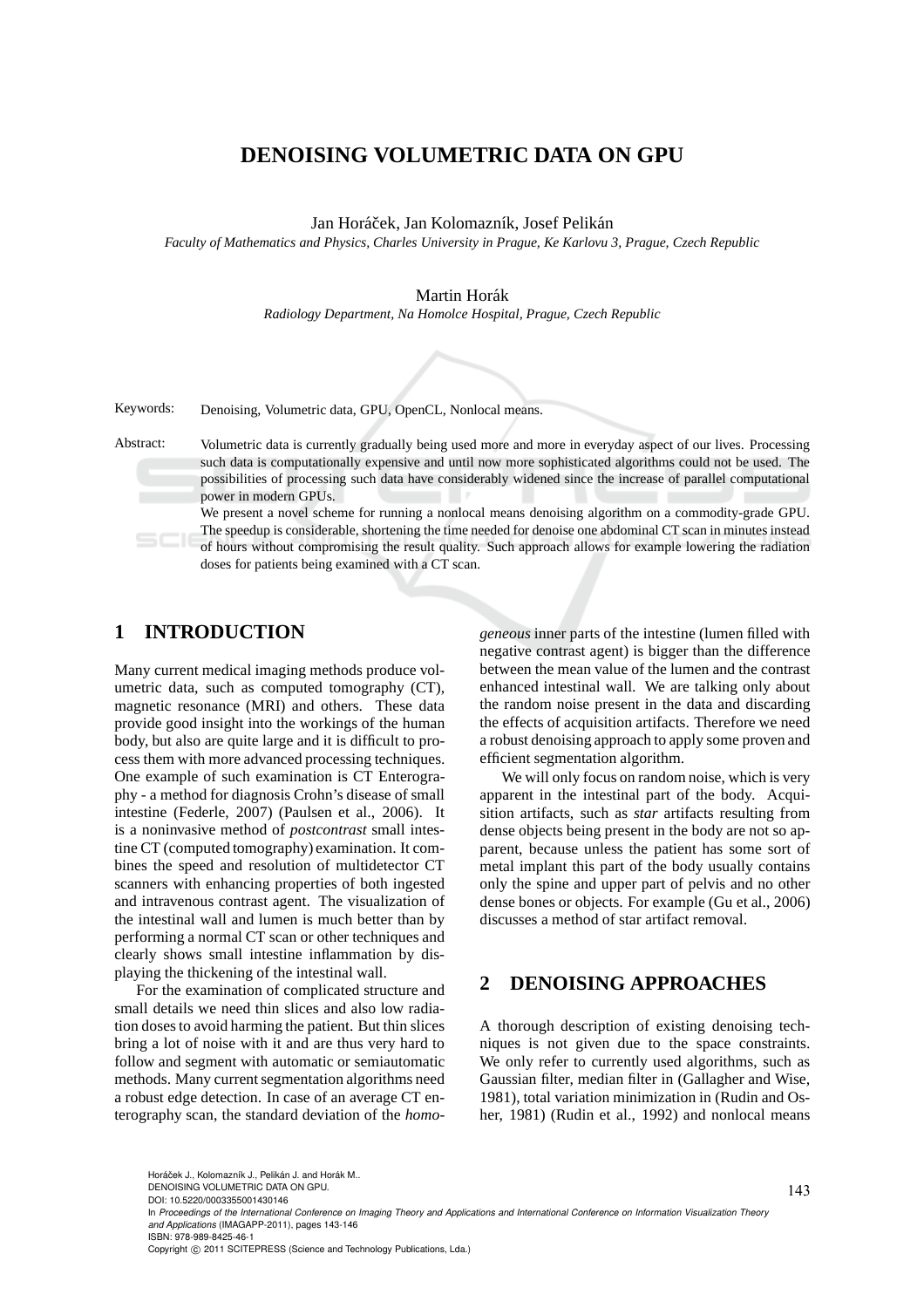filter and a survey given in (Buades et al., 2005) with improvements in (Coupe et al., 2008).

# **3 NONLOCAL-MEANS ALGORITHM**

First introduced by (Buades et al., 2005) this algorithm is nowadays considered one of the best approaches quality-wise. It has very good properties in respect to detail preservation and very successfully removes white noise. However the computational complexity is very high, especially for 3D data.

The definition is as follows:

$$
NL(u)(x_i) = \sum_{x_j \in \Omega^3} w(x_i, x_j) u(x_j)
$$
(1)  

$$
w(x_i, x_j) = \frac{1}{Z_i} e^{-\frac{||u(N_i) - u(N_j)||_{2,a}^2}{\hbar^2}}
$$
(2)

where *u* is the original noisy image,  $\Omega^3$  is the definition range of the image, *w* is the weight computed from the similarity of the local neighbourhoods of two voxels and *N<sup>i</sup>* , *N<sup>j</sup>* are local neighbourhoods around given voxels,  $h$  is a filtering parameter and  $Z_i$  is a normalization constant.

This can be explained as follows: Each voxel is reconstructed by the weighted averaging of the most similar voxels in its vicinity. The similarity of two voxels is computed from the L2 norm of their neighbourhoods - voxelwise.

It has been proven in (Buades et al., 2005) that NL-Means is a very efficient algorithm (quality-wise) and performs an optimal denoising. But the computational complexity  $(O(n*m*k),$  where  $n =$  number of voxels,  $m =$  size of the search space and  $k =$  size of local neighbourhoods for computing similarity) is nowadays too large for a daily medical praxis.

#### **3.1 NL Means Optimizations**

NLM has been tried on GPU, mostly for photos and other 2D or 1D datasets, e.g. (Kharlamov and Podlozhnyuk, 2007). The optimization was to use the block approach without overlaps, which brings strong block artifacts and the whole implementation is done only for 2D images.

Good optimizations for 3D data are given in (Coupe et al., 2008). The original aim was denoising of the MRI datasets of head and brain, but they are good for CT images as well. The basis is a selection of relevant voxels based on local mean and variance values before the L2 norm is computed.

Combining this voxel selection with blockwise approach from (Buades et al., 2005) brings a very significant speedup, the authors claim as much as 40x to 66x. No implementation details are given though. We did not manage to achieve such performance without drastically reducing the quality of result.

As a result of these optimizations, the algorithm is able to run in merely minutes instead of hours. Our implementation has achieved approximately 20- 30 minutes on a quad core i7 processor for a volume of size 512x512x548.

### **4 OpenCL CAPABLE GPU**

Current generation of GPUs supporting OpenCL interface (Khronos OpenCL Working Group, 2009) is designed to process very efficiently large tasks that are parallelizable. The sheer computational power is one order higher than a commodity-grade CPU. However, efficient use needs some practice and optimizations that are unnecessary on CPU (NVIDIA Corporation, 2008) (NVIDIA Corporation, 2009).

### **4.1 Basic HW Implementation of Optimized Version**

J

After implementing optimized NL means for the OpenCL interface, we have found out that on a GeForce GTX 275 it is only about 6 times faster than on a single 2.6GHz CPU. However, current processors have usually more than one core and thus are already able to perform parallel computations. Running this version on a Core i7 with 4 cores and hyperthreading, the speed difference was even after careful optimization of the GPU version negligible, even though a GeForce was running many more threads concurrently.

This is caused by a very slow memory access and no local cache on this version of GeForce. About 90% of the computational time was spent on two memory reads, thus resulting 45% each. Also the process of choosing which voxels will be computed breaks the continuity of the thread warps and slows down the computation instead of speeding it up. This algorithm is thus unsuitable for direct implementaton on GPU and needs to be changed.

### **4.2 HW Implementation of the Original NL Means**

We tried reimplementing the original NL-means, this time to maximally utilize the capabilities of the GPU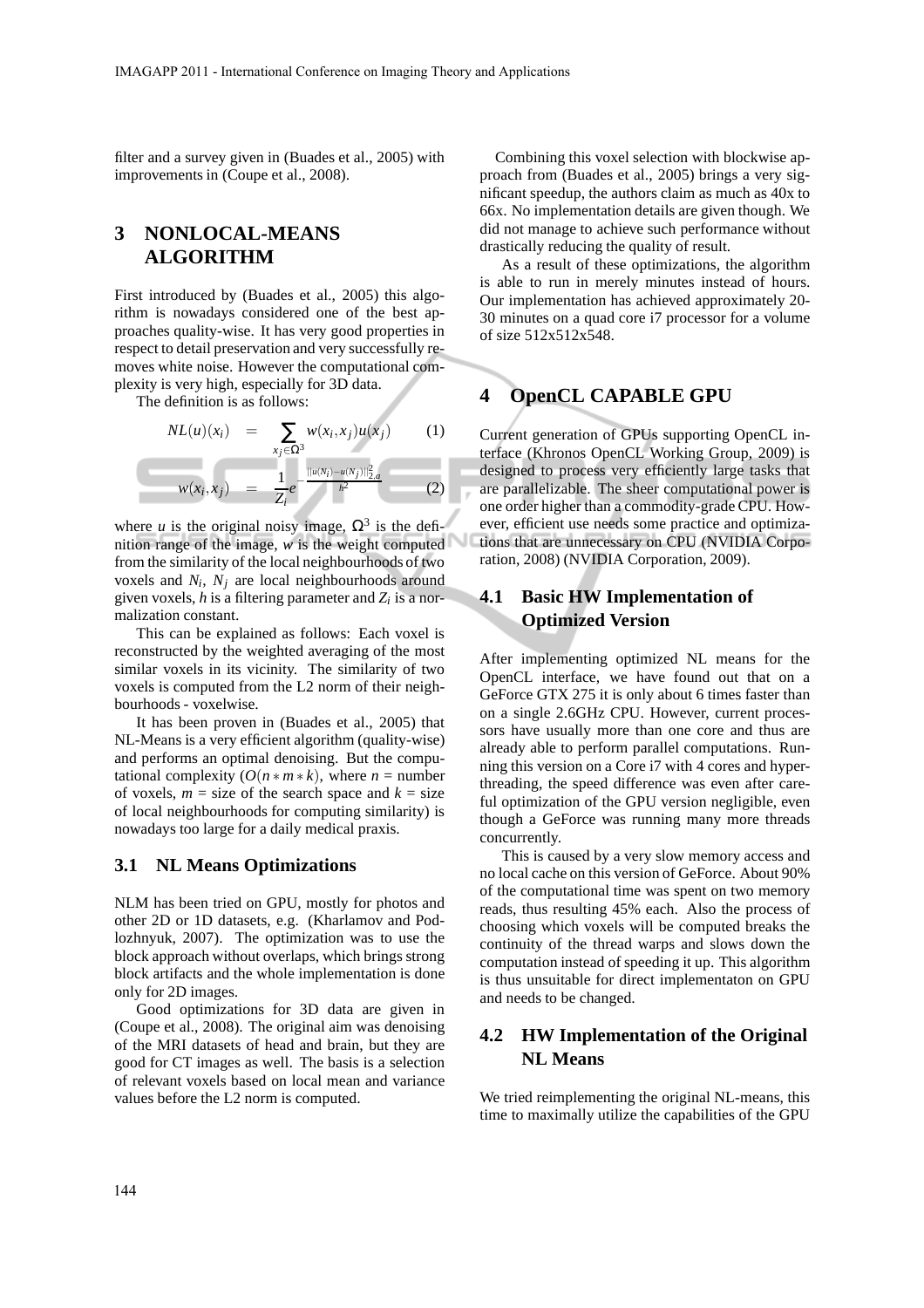

Figure 1: Blue voxels are the search space, orange voxels are highlighted for explanation, currently processed voxel is in the middle of the blue voxels: (left) Volume needed for one voxel. (right) One thread is executed for each column.

with minimized branching and global memory access. That means preloading the data to the fast on-chip memory and no voxel selection.

The parameters of NL-means filter for best quality are taken from (Coupe et al., 2008): local neighbourhood radius 2 voxels, search radius 4 or 5 voxels (only small difference in quality) and automatic smoothing parameter computed from pseudoresiduals.

Thus memory consumption reconstruction of one voxel for search radius 4 would be: number of vox $els = (2 \cdot (4 + 2) + 1)^3 = 2197$ , so source data size  $= 2197.4$  bytes per float = 8788 bytes. To that we add temporary memory for weights =  $(2 \cdot 4 + 1)^3 = 729$ floats  $= 2916$  bytes and additional memory for summing weights  $= 360$  bytes.

This fits completely into the local memory and thus we will use these parameters. Search radius of 5 voxels would not fit into the on-chip memory, but the quality difference between 4 and 5 voxels in means of signal to noise ratio is shown in (Coupe et al., 2008) to be small enough.

The algorithm itself:

- 1. Each thread reads the first  $2 \cdot (4 + 2) + 1$  voxels in the Z direction from global memory to local memory (Figure 1(a, b)).
- 2. For each relevant voxel, compute the weight function with central voxel (Figure 1(c)).
- 3. Compute the sum of weigths.
- 4. Compute the sum of weight multiplied by the value for each relevant voxel.
- 5. Normalize with weight sum.
- 6. Store result into global memory.
- 7. In each thread move all voxels in local memory by 1 and read one new voxel (Figure 1(d)).
- 8. Continue with step (Figure 2).



Figure 2: (left) Threads actually computing weights and sum. (right) Loading next slice.

| <b>Algorithm</b> | <b>Processor</b>                                | <b>Threads</b>  | <b>Time</b>  |
|------------------|-------------------------------------------------|-----------------|--------------|
| NL-Means         | i7 3.07GHz                                      |                 | 5:38:15      |
| <b>Block NLM</b> | i7 3.07GHz                                      | 8               | 0:26:35      |
| NL-Means         | C <sub>2</sub> Q <sub>2</sub> .4GH <sub>z</sub> | 4               | $> 10$ hours |
| <b>Block NLM</b> | C <sub>2</sub> Q 2.4GH <sub>z</sub>             | 4               | 0:55:57      |
| NL-Means         | <b>GF 8800GT</b>                                | $13^2$          | 0:13:41      |
| NL-Means         | GF 275GTX                                       | $13^2$          | 0:06:44      |
| NL-Means         | GF 460GTX                                       | 13 <sup>2</sup> | 0:04:22      |

Figure 3: Measured on dataset of size 512x512x548.

# **4.3 New HW Implementation of the Optimized Version**

We also tried optimized selection of computed voxels by using this presented algorithm with good utilization of the local memory. However, the results were much worse than on the CPU. The algorithm has been running about 2x slower than unoptimized version in 4.2. It was running about the same speed as the unoptimized version only with drastic reduction in quality. The speed was strongly dependent on the actual data (how much of the data was discarded).

It turned out that the original brute-force version without voxel selection is faster than the optimized one.

### **5 RESULTS**

The times measured for given algorithms are shown in figure 3. As you can see, the simple and computationally very expensive algorithm runs much faster on current GPU than the most optimized CPU version on 8-threads on a good current CPU. It should be stressed, that the results on CPU are already parallelized and the comparison is done with the *full CPU power* and not a single-threaded version.

The application performance has been validated with a profiler. The *instruction throughput* on a GT200 was 0.921813. The *retired instruction per cycle* on a GF104 was 1.86737.